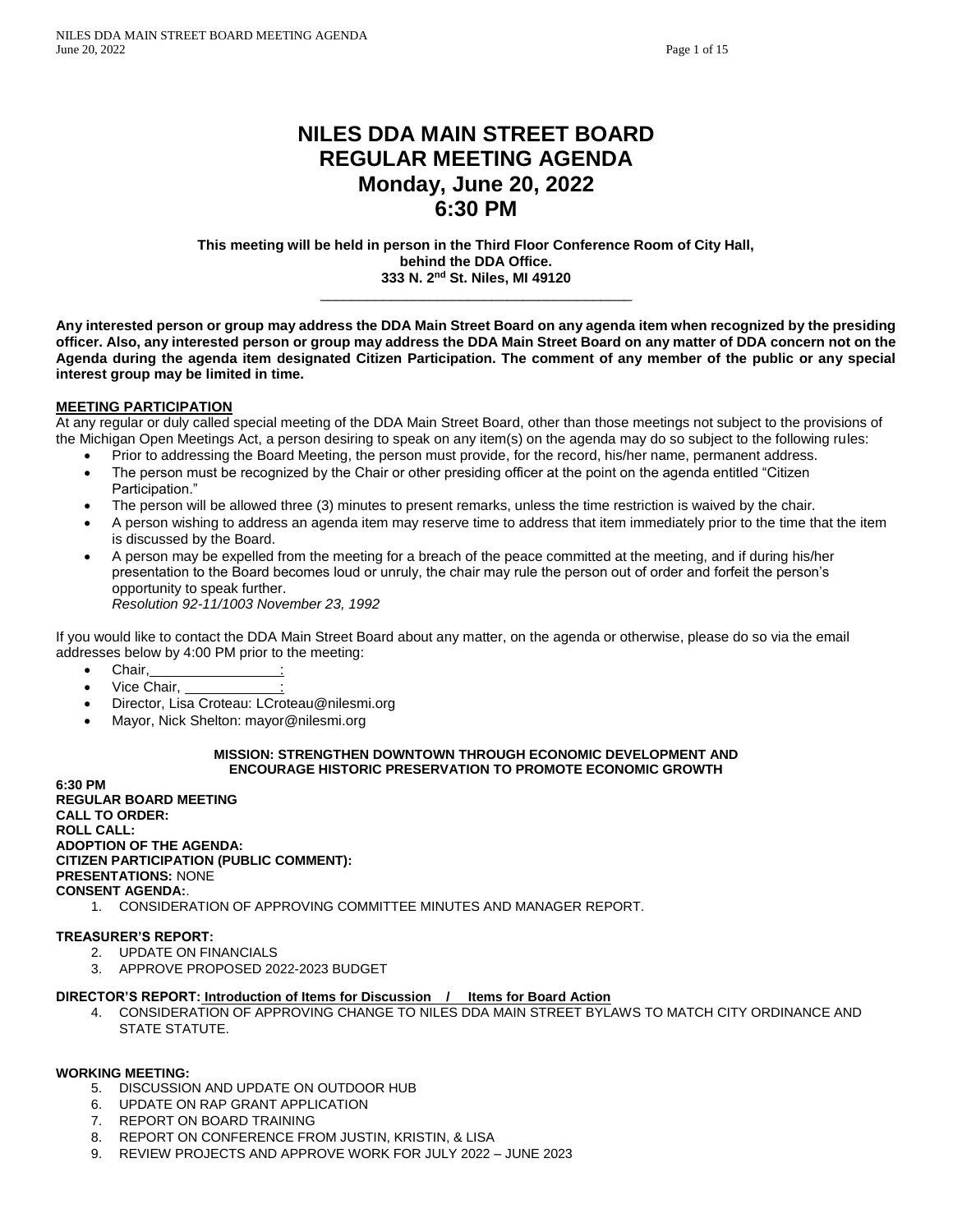#### **BOARD APPLICATIONS/REVIEW:** NONE

#### **BOARD MEMBER'S REPORTS:**

- Nick Shelton, Mayor
- Luigi Alberganti
- Justin Flagel –Promotions Chair
- Elizabeth Keller
- Melanie Kennedy EV Chair
- Ambrosia Neldon
- Cindy Ray
- Charlie Spilman- Org Chair
- Sandy Whitmyer
- Fredda Zeiter-Design Chair
- Travis Timm, Council Liaison

#### **CHAIR'S REPORT: ADJOURNMENT**

|                                                                                                                                                                    | <b>DDA REPORT</b>                                                                                                  | ITEM 1 |  |
|--------------------------------------------------------------------------------------------------------------------------------------------------------------------|--------------------------------------------------------------------------------------------------------------------|--------|--|
| Date:                                                                                                                                                              | June 20, 2022                                                                                                      |        |  |
| Subject:                                                                                                                                                           | Approval of Committee Minutes & 4.14 – 6.1 Managers report                                                         |        |  |
|                                                                                                                                                                    | <b>Background:</b> The Committee Minutes and Managers Report below give a recap of the previous month's activities |        |  |
| Policy Question: Consideration of approving the attached Promotions, Economic Vitality Minutes and Design as well as<br>the April 14 - June 1 2022 Managers Report |                                                                                                                    |        |  |
| <b>Budget Impact: none</b>                                                                                                                                         |                                                                                                                    |        |  |
| <b>Recommendation:</b> Recommend accepting the Managers report                                                                                                     |                                                                                                                    |        |  |
| <b>Supporting Documents:</b> Promotions, Economic Vitality Minutes and Design as well as the April 14 – June 1 2022<br><b>Managers Report</b>                      |                                                                                                                    |        |  |
|                                                                                                                                                                    | Prepared by: Lisa Croteau, Program Manager<br>Submitted by: Lisa Croteau, Program Manager                          |        |  |

### **Promotions Minutes: Meeting of the Niles DDA Main Street Promotions Committee April 26th, 5pm DDA Main Street Conference Room, City Hall 333 N. 2nd St. Niles, MI 49120**

**PRESENT:** Leslie Lakeman, Justin Flagel, Kristin Bivens, Elizabeth Keller, Jessica Nelson, Hank Nelson, Brandon Townsley **VISITORS:** Caryn Adler (via phone) **STAFF:** Lisa Croteau – DDA / Main Street Manager

### **CALL TO ORDER: 5:00pm**

### **Rock The River Event**

- *The meeting opened with a call with Caryn Adler of Niles Music & More about her proposed Rock The River summer live music event*
	- o *Collaboration with her Music & More concerts on the river and a downtown event*
		- *Friday, June 10th- Summer Music kickoff*
			- *Riverfront- Bob Seger Tribute band 6-8pm*
			- *Caryn suggested hosting a later live music event downtown in collaboration*
			- *4 Concerts all day Saturday, June 11th, 4 90 minutes sets with half hour breaks*
				- *Caryn suggested live music events downtown to match*
		- *Sunday night- kickoff Sunday series with Paul Erdman*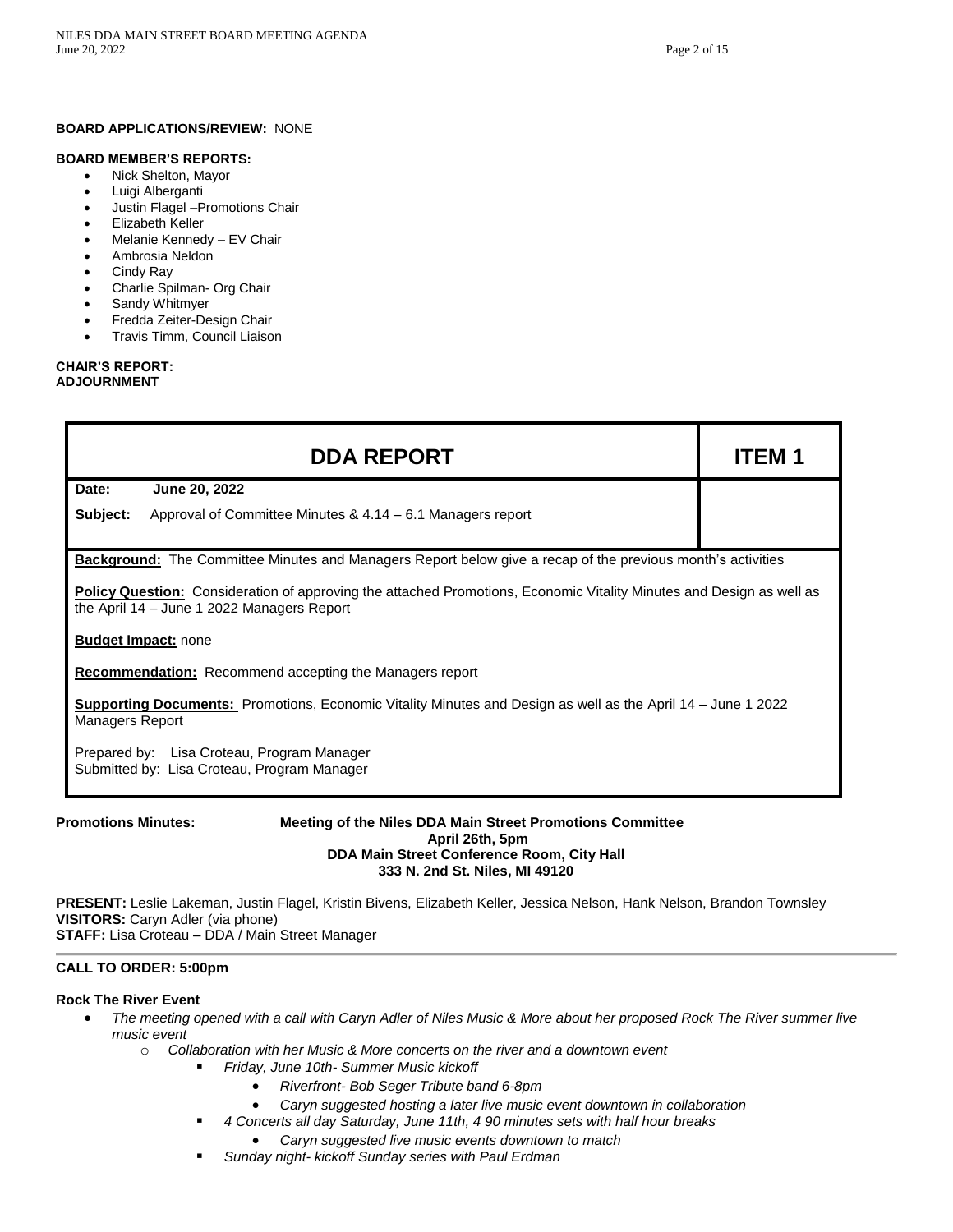- *Caryn suggested live music events downtown to match*
- o *Brandon raised possible competition with Makers Trail Event at Weko June 11th*
- o *Kristin noted June 12th is Market Crawl Event downtown*
- o *Overall, the committee is concerned with putting together an event with such a short window, especially with no decision yet made about outdoor gathering spaces*
- o *Could potentially host music indoor in businesses/buildings*
- o *ACTION: I need to report back to Caryn on whether or not we want to take this on this year*

# **PROJECTS:**

- Prioritize, Add, Eliminate Projects
	- o *Numerous projects were discussed, including those that currently exist and ideas for new ones. It was noted that not all "projects" are "events". Our mission is anything that helps to promote downtown Niles and drive customers to downtown businesses, for example, our social media and website*
	- o *Of the existing projects, nothing was eliminated. Justin argued that most of them are currently being operated successfully and that they are spread throughout the year and across committees, keeping them manageable. The only exception is the Fall Artisan Market, a new event which has already been adopted by the Main Street Board and has a champion (Elizabeth Keller).*
	- o *Changes to projects, where discussed, are noted below:*
		- Current List:
			- **HUNTER ICE FESTIVAL (P/D/EV/O) Every January**
			- **SAFE DOWNTOWN TRICK OR TREAT (P) Every October**
			- **HOMETOWN MARKET(P/O/EV ) Summer**
				- o Kristin Bivens is the project chair
			- **FALL ARTISAN MARKET- new project to occur every fall**
				- o Elizabeth Keller is the project chair
			- **\*JINGLE JANGLE PARADE (P/O/EV) New in 2021, every December**
				- o *The goal is to unite Small Business Saturday and Holidays/Christmas, using this and the December Third Thursday as a bridge to have constant energy through the holidays*
				- o *Doesn't have to be parade, just some kind of holiday event*
				- o *Incorporate Facebook check-ins at locations/events, have so many check-ins to earn a prize*
				- o *ACTION: This project needs a champion*
			- **THIRD THURSDAY**
				- o Justin Flagel is project chair
				- o *Monthly event through all of Niles mean to highlight Niles businesses and create attractions to draw people to the city*
				- o *There was discussion around what Third Thursday actually is, as it is often thought of simply as the outdoor music events that occur in the warm months. The goal for Third Thursday is to be a year-round event that every downtown business participates in*
					- Participation does not need to be a event, it can be anything "cool" and unique *for that day to help draw customers into the business and showcase who they are/what they do*
					- *Justin's favorite phrase "do something cool"*
				- o *Per Brandon, as a business owner, planning should start earlier, as it's often too late once the month has already started*
				- o *Justin and Kristin have been planning new business reach outs*
					- *In person visits to businesses with examples of benefits of participating and ideas for what businesses could do*
					- *Will factor in starting earlier, per Brandon's suggestion*
				- **SMALL BUSINESS SATURDAY annual event on the Saturday after Thanksgiving**
					- o Justin Flagel is project chair
			- **\*NILES RESTAURANT WEEK- every March**
				- o Possible addition of Fall event had been discussed by previous committee
					- *Jessica inquired as to the reasoning for a second event each year- the first year was a huge success and the energy seemed enough for twice a year. However, 2022's event was not as well attended. Challenges included increased competition from other Restaurant Weeks in the region, poor weather, and the lack of an energetic committee*
						- **Ideas for improvement** 
							- *Drop Fall idea altogether and focus on spring event*
							- o *March is Restaurant Month in Berrien County*
							- *Move to fall instead of spring to avoid competition*
						- *Collab with Buchanan (who had a competing Restaurant Week in 2022)*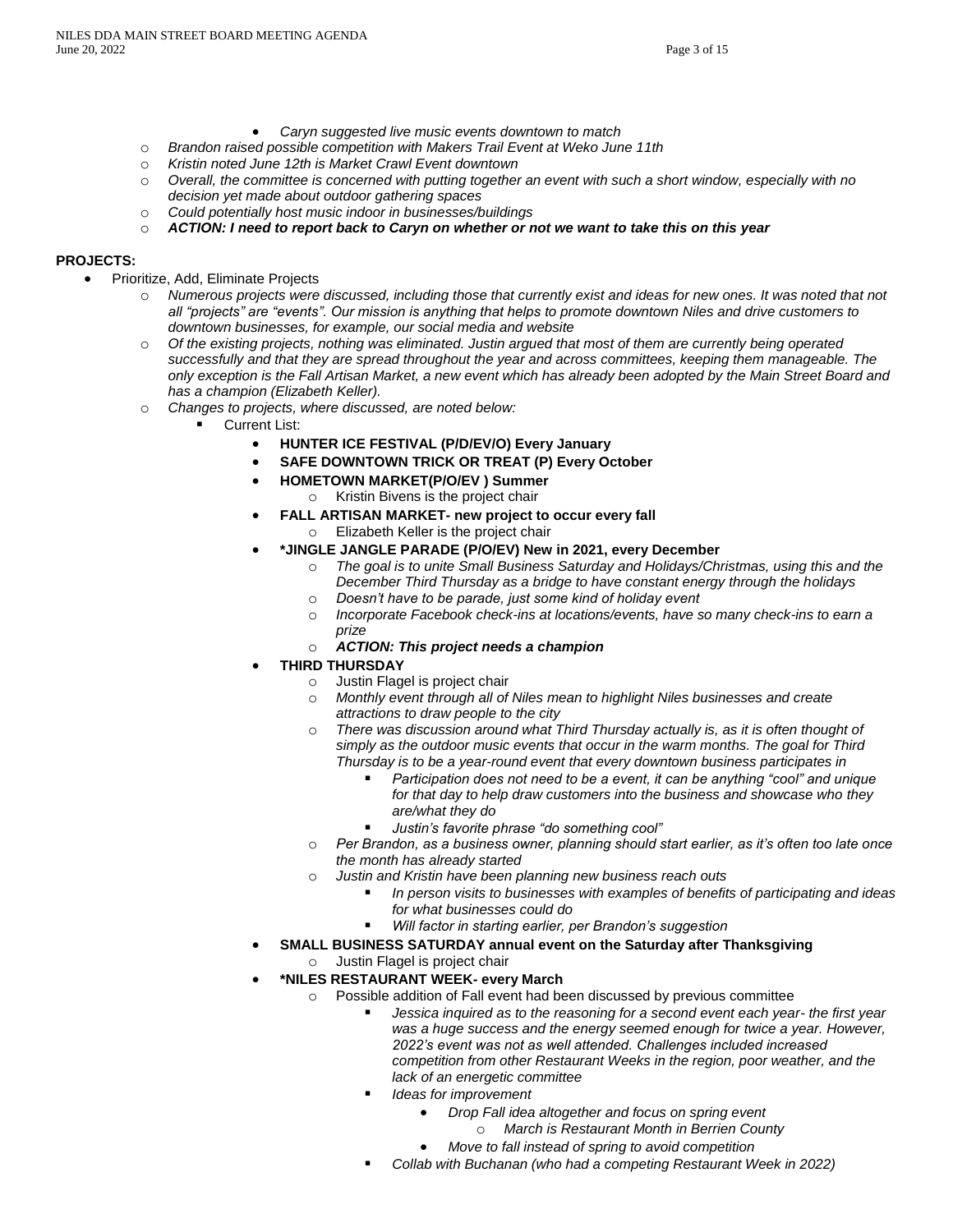- *ACTION: Justin Flagel planning to serve as project chair, but this project could use a different champion, ideally a restaurateur*
- **MAIN STREET SOCIAL MEDIA**
	- o Kristin Bivens Project Chair
	- o *Kristin is currently conducting a social media audit to help determine best practices going forward*
- **MAIN STREET WEBSITE**
	- o Justin Flagel is Project Chair
- **TELLING OUR STORY**
	- We need to improve on telling our story to the community, to businesses, to city council, *etc. so we can promote Niles, build on our successes, and showcase our accomplishments*
	- o *Jess volunteered to gather content, conduct interviews, and take photos after events, etc. can I call you Project Chair?*
- New/Currently on Hiatus

### • **Downtown Concerts Art Events**

- o *DDA has funds to underwrite artists and musicians to perform in businesses*
- o *We can also talk to Public Arts Commission about their funding*
- **Bridge Dash**
	- o *On hiatus since COVID and needs a refresh before we bring it back*
	- o *A new course needs to be determined, as the current course is not attractive, has safety concerns, and is separated from downtown*
	- o *Ideal new course would start/finish downtown and event would incorporate other attractions and ways to get participants into businesses before/after*
- **Scavenger Hunt (idea from Leslie)**
- **Downtown Passport**
	- o *Similar Makers Trail Passports, a booklet that receives stamps for patronizing downtown business, X number of stamps earns prizes*
	- o *See attached for info on past progress*
- **Chili Crawl (idea from Lisa)**
	- o *A separate event from the one once done during Hunter Ice Festival*
		- *There was not chili crawl at the last Hunter and businesses did better without it*
- **Beer/wine/etc tasting with social district**
- **Sledding event/slip and slide event (idea from Jessica)**
- **A big Hunter-style event each season (idea from Brandon)**
	- o *Multiple ideas were thrown out, including shutting down Main Street and having a stage, music, etc. on a Saturday, partnering with a radio station*
	- o *Lisa- small events seem to be better for us in the warm months, as we are competing with lake cities*
	- o *Jess- we should start small, lean into what we already have going on (ex. Apple Festival, Third Thursday)*
	- o *Justin- we had a lot of success last year at the NODE with concerts twice a month, once on Third Thursday and then two weeks later on a cycle*
		- Lisa- Might be able to attract bigger names with Paul Klimson (Roadie Clinic) and *his connections*
- **Arts and antiques event (idea from Lisa)**
	- o *Appraisers*
	- o *Similar to Antiques on the bluff in st. joe, "Antiques on Main"*
- **Connecting Downtown**
	- o *Need ways to move people around town during events to all the businesses, to all of downtown, make it welcoming and walkable*
	- o *Use alleys*
		- *Lights*
		- *Attractions*
	- o *Collabs between businesses*
		- Bring a receipt from another place, etc.
		- Take a photo at On Base, photo gets discount elsewhere
	- o *Selfie stations*
- **Food Truck nights**
	- o Monday when most restaurants are closed
- **Open Mic night at outdoor space (idea from Hank Nelson)**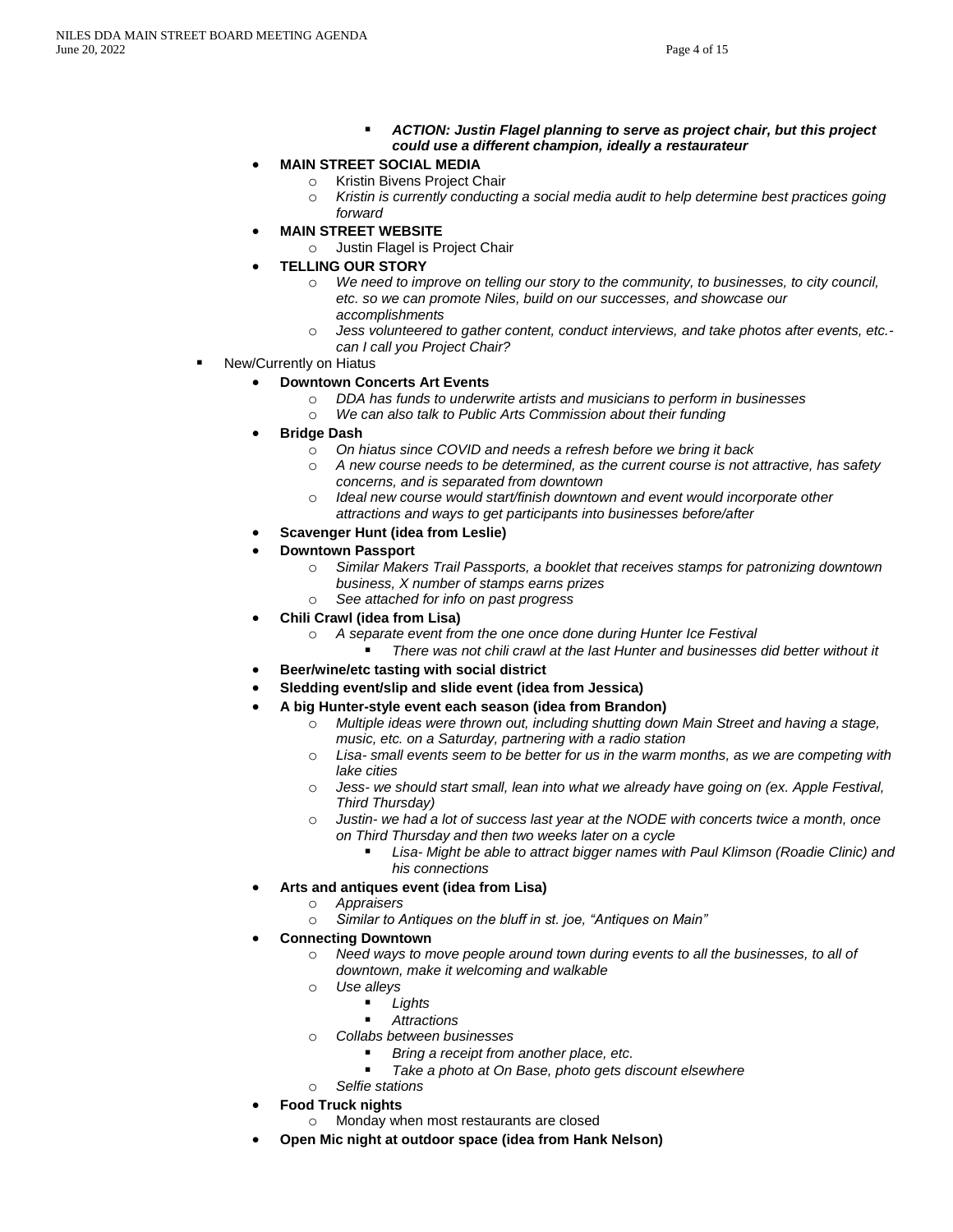- *ACTION: Any new projects and those existing projects that are noted need a champion. This doesn't mean you have to do all the work…you are just the driving force. Please let Justin know any project you are interested in championing.*
	- o *Any new project will need a champion before being adopted*

# **CARDS**

- *Lisa handed out cards to be filled out. Per Lisa:*
	- o *"They are to get your folks thinking about all our district businesses and how they can be grouped to make itineraries we'd then promote to get different stakeholders to come downtown. Ultimately, each business would have a card, though I want to see if Jess can help teach me how to incorporate those cards into info on maestro or if that is even possible, and or we start a database for businesses with this info/criteria to then be able to sort and see the commonalities to create itineraries from."*

### **MARK YOUR CALENDAR**

• May 9th and 10th will be the site visit to work on the outdoor hub project

ADJOURNMENT: 6:00pm

5/5/2022 Notes from Promo Chair

- Thank you, Jess & Ambrosia, for taking the story project on. Keep me posted and let me know anything I can provide to help.
- I've not heard back from any of you re: Rock The River, so I'm going to tell Caryn we will not be taking this on at this time. It's a great idea and we should look into bringing more art and music to downtown at some point, but this one is just too short notice.
- Everyone else, please consider taking on a project that needs a champion:
	- o **Jingle Jangle Parade (or whatever it evolves into)** Goal: to create a bridge of events from Small Business Saturday to December Third Thursday to the Holidays/Christmas, to have constant energy through the holidays
	- o **Lighted Bridge Dash-** a summer 5K run, currently a lighted nighttime event that needs a refresh
	- o **Downtown Music & Art Events-** bringing music and art to downtown in any way we can think of...assisting businesses with having live music (through our artist contacts and funding), having some kind of downtown outdoor event, anything you can think of, etc. Paul Klimson and the Roadie Clinic have connections to big names in the music industry and may be able to assist/connect
	- o **If none of the old projects interest you, I compiled a list of all of our ideas for new projects [here](https://docs.google.com/document/d/1-4e7G7M-J1WvvQJdKefrcuD5XuIcew0nH0q9p25qOok/edit?usp=sharing) (also stored in the shared Google Drive).**
- I created a [Master Project List](https://docs.google.com/document/d/1ev13XEYOSzyTy_JlDH02IvoZfFIC-DRiLnwUA3SkB48/edit?usp=sharing) (of all the current projects) in the Google Drive as well. While these projects have long existed, please feel free to weigh in on any ideas you have for them.
- Itinerary Cards- Lisa shared a [training](https://medc.app.box.com/s/ezer3236g67w2r4nhw4tutfm2wlp2geb) and some [resources](https://medc.app.box.com/s/317hhsp0j5653yyg15s63bgttpmp0i30) related to the cards that were handed out for the "Creating Itineraries for Customers" project from MEDC. After my last week, I'm not going to be able to do anything with this myself, but feel free to look into the resources and run with it if this interests you.

Thanks, all. Justin

## **Economic Vitality: Strengthens existing economic assets, while also identifying opportunities for new development and growth.**

Strengthens + diversifies the local economy supporting existing base, entrepreneurship, and appropriate development

**Support existing economic base** Retention, Expansion, Transition

- **Promote strategic use of space + development Business** Recruitment, Real Estate Development, Monitoring and Reporting Change
- **Assemble resources** Partnerships, Strategic Planning, Supporting Incentives

**Economic Vitality Minutes:**

**Meeting of the Niles DDA Main Street** Economic Vitality Committee **May 18, 2022 9am Grand LV 104 N 3rd Street, Niles MI 49120** Meeting Minutes May 18, 2022 Present: Melanie Kennedy, Don Kennedy, David Shier, Kim Wooden, Cindy Ray, Dustin Jankoviak, Vikki Jurgonski, Bill Lakeman, Leslie Lakeman

Next meeting: June 15, 2022, 9:00am, The Grand LV

1. Announcements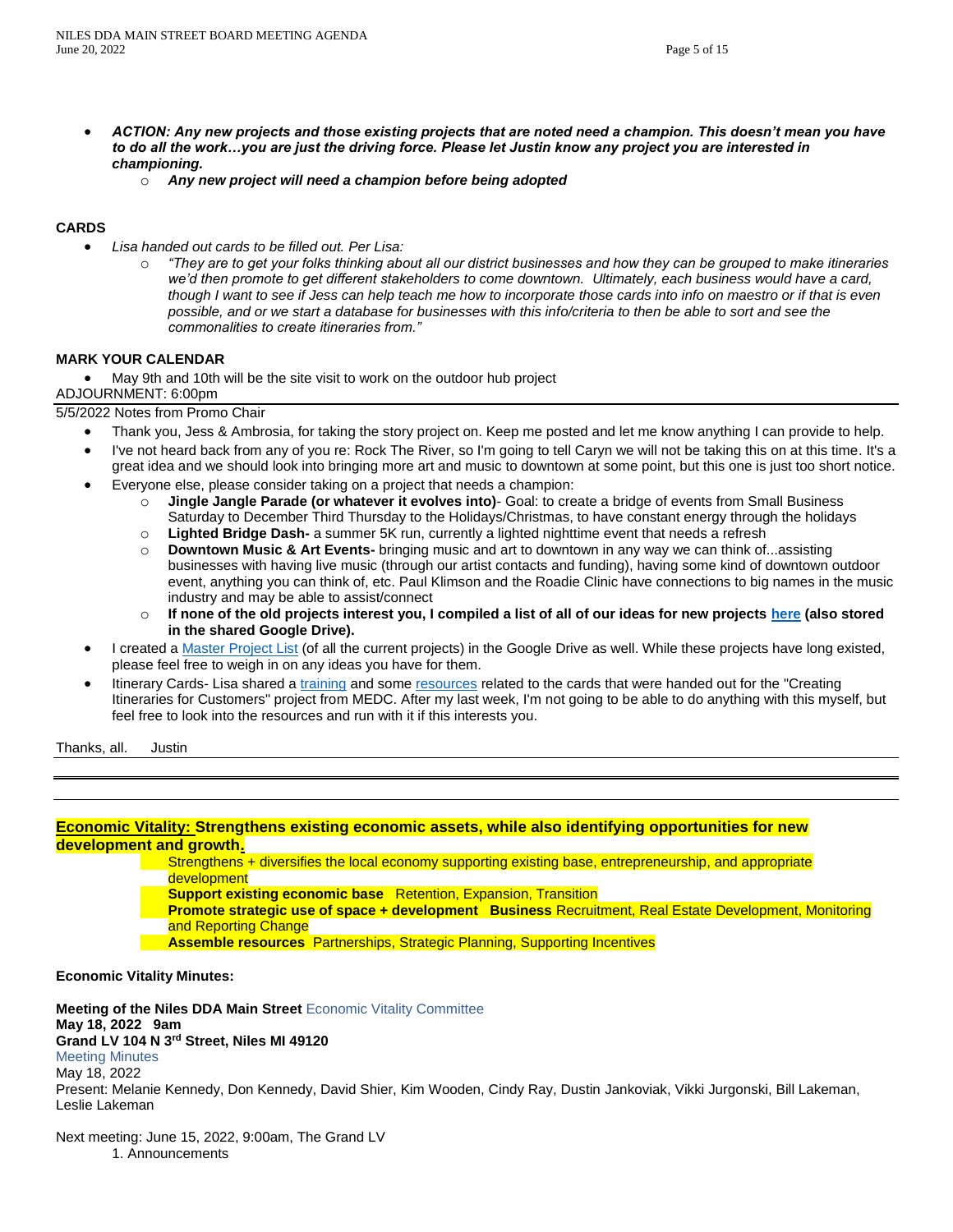None. 2. Discussion IGS Impact Day: May 19, 8am-4pm, updates and coordination. Bicycle rental business plan development and grant opportunities SWOT summary: Identified Strengths, Weaknesses, Opportunities and Threats for development in the downtown area. Homework: Goals within reach for June Downtown business owners "Workshop" –alignment of operating hours throughout downtown and correct inconsistencies of posted hours. Meeting adjourned at 10:09 am

# **Meeting of the Niles DDA Main Street Economic Vitality Committee**

#### **April 19, 2022 9am Grand LV 104 N 3rd Street, Niles MI 49120**

# Meeting Minutes

Present: Melanie Kennedy, Don Kennedy, David Shier, Kim Wooden, Chris Martin, Cindy Ray, Dustin Jankoviak, Vikki Jurgonski, Bill Lakeman Next meeting: May 18, 2022, 9:00am, The Grand LV

# **1. Announcements**

None.

## **2. Discussion**

IGS Impact Day: May 19, 8am-4pm. Organization and volunteer recruitment by Tom Payne. Dave Shier will organize volunteers for bench repair/replacement and gather donations. Melanie will recruit muralists for doors in the alley between 210 Main and GLV, Cedar Street parking lot, and volunteers for litter/trash removal. River Essence group will have volunteers at Riverfront Park.

Code enforcement of ordinances of downtown properties.

SWOT exercise: Identified Strengths, Weaknesses, Opportunities and Threats for development in the downtown area.

| businesses.                                         | DESIGN: Leverages unique, historic character to create inviting districts that attract visitors, residents and                                                                                                                                                                                                         |
|-----------------------------------------------------|------------------------------------------------------------------------------------------------------------------------------------------------------------------------------------------------------------------------------------------------------------------------------------------------------------------------|
|                                                     | Improves physical elements while preserving the community's authentic fabric, character $+$ identity<br><b>Promote physical improvements</b> Buildings + Public Space<br><b>Preserve + enhance historic fabric Education + Awareness</b><br><b>Encourage planning + best practices</b> Planning, Standards, Assistance |
| <b>NILES MAIN STREET</b><br><b>DESIGN COMMITTEE</b> | <b>Meeting Minutes</b>                                                                                                                                                                                                                                                                                                 |
| Date:                                               | April 20, 2022                                                                                                                                                                                                                                                                                                         |
| <b>Issue:</b>                                       | April 21, 2022                                                                                                                                                                                                                                                                                                         |
| Location:                                           | Design 'In Person' Meeting                                                                                                                                                                                                                                                                                             |
| Time:                                               | $1:00$ PM                                                                                                                                                                                                                                                                                                              |
| <b>Present:</b>                                     | Fredda Zeiter, Lisa Croteau, Sandy Williams, Ruth Slater, Sandy Whitmyer, Betty Knoll, Lesley<br>Bookout, Cindy Ray, Linda Casperson                                                                                                                                                                                   |
| <b>Excused</b><br>Absence:<br><b>Visitors:</b>      | Cheri Hallwood, Andrea Burns<br>Vikki Jurgonski-River Essence, Melanie Kennedy-Grand LV, Bill Lakeman – 4 Flags Antique Mall                                                                                                                                                                                           |
| <b>Copies To:</b>                                   | All Members                                                                                                                                                                                                                                                                                                            |

The meeting was called to order at 1:00 pm by Fredda.

#### **Meeting Minutes:**

**A. A motion was made by Lesley Bookout to approve the meeting minutes of March 16, 2022 and seconded by Sandy Williams.**

**Discussion: None The motion was approved unanimously**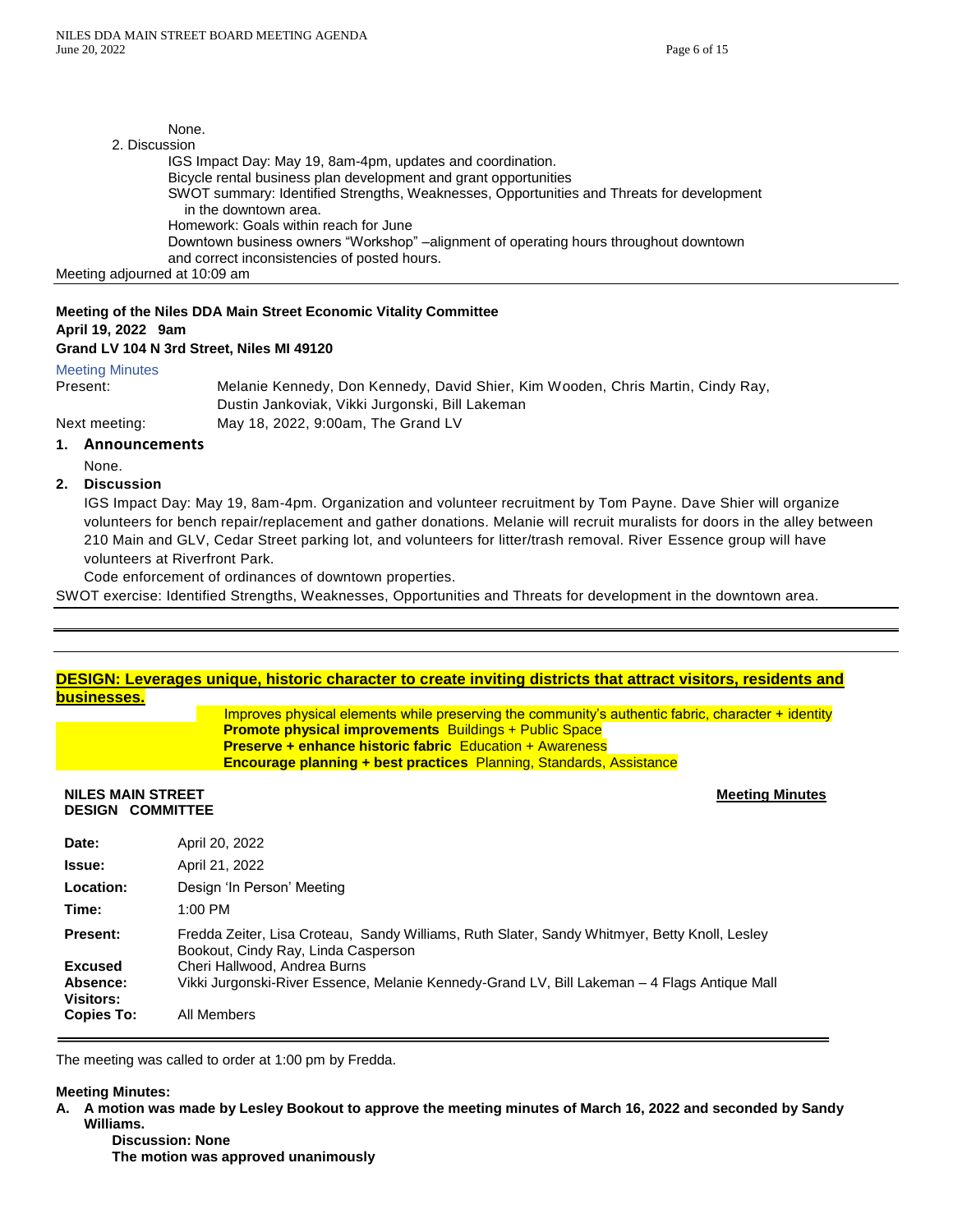#### **Financial Report: January 2022**

| Bench Project -      | \$1,905.32  |                                                                                                     |
|----------------------|-------------|-----------------------------------------------------------------------------------------------------|
|                      |             | Design Committee Books – \$1,428.89 (Lesley noted that the \$40 received from book sale would cover |
|                      |             | the amount owed to the Sorority for their sales)                                                    |
| Sign Grant Funds -   | \$2,226.93  |                                                                                                     |
| Facade Grant Funds - | \$48,750,00 |                                                                                                     |

LHDC Report: The commission prepared a letter to be sent to the 4<sup>th</sup> Street Historic District along with a window sticker to clarify what being in a Historic District means to them and their property.

**NPAC Report:** Betty discussed finding a place for Mary Brelowski Zicafoose to do an event. Grand LV may be a possibility. Review her work at maryzicafoose.com.

**Board Meeting Report:** Lisa reviewed Vibrancy Grant that could be used for the NODE, RAP available moneys and lighting options as well as Niles Technical Assistance for NODE location and future Streetscape.

#### **Unfinished Business:**

• Inventory of Benches –Ruth volunteered to inventory the benches and take pictures. Melanie said there are 27 benches some of which (18) were part of a painted benches project by the Design Group. We will get the inventory done before the Niles clean up date of **May 19, 2022**. Ruth will determine which benches are still OK, which could be saved and repainted and which should be discarded. Lisa asked that the metal legs on the discarded benches should be saved.

**Sign Grant Application:** Lisa is waiting for paperwork on 2 possible Grants. **Façade Grant Application:** None

# **New Business:**

- A. There was a discussion about 2<sup>nd</sup> Street Parking Lot Mural Pain Corrado, Order and Chaos Tattoo Studio. The HDC is developing a **Memorandum of Understanding** that will require a **graphic picture the artwork and colors, and how it relates to the wall to be painted, the process required to prep the different surfaces, the type of paint required on the different surfaces, the artists schedule, any cost implications and which will require a signature of the artist as their commitment to the project. This then can be used to assure each party understands the process and deliverables.** All public art in the historic district is required to be reviewed and approved by the Public Arts Commission, the Historic District Commission and the DDA/Main Street Design Committee before being presented to City Council for final approval to proceed.
- B. Vikki presented an idea to have sunflowers painted on store front windows to honor Ukraine. She has talked to some business owners and they are interested. She is going to work with her committee and come up with more details. She hopes to get local artists and High School artists involved.
- C. Vikki presented her concern about the trash in the downtown area.

#### **A motion was made by Linda Casperson to present a letter to merchants that discuss their requirement to keeping their area clean and free of debris. It was seconded by Cindy Ray.**

**Discussion:** It is the responsibility of the property owner and/or the business to keep the pavement clean and safe. Vikki has volunteered to draft a letter for review by the committee and to visit the properties to discuss this issue.

#### **The motion was approved unanimously**

#### **Adjourned: 2:30 pm**

.

Next Design Meeting – May 18, 2022 at 1:00 pm *(cancelled)*

#### **Manager Report 4.14. – 6.12.22 Business Update:**

**New:.** Bee Crafty LLC 115 N 3rd. Outdoor Rooftop Dining opened at Iron Shoe 5/31/22.

**PARKING LOT WALL:** Wall has lead paint. City has an RFP out to remediate. Ric expects it to be in the area of \$100k

**CARNEGIE LIBRARY:** RFP out for development proposals. 2 groups toured May31st. Deadline for RFP's is June 20.

**CODE ENFORCEMENT:** They've been making the rounds downtown and several folks have items that need addressed. The new Code officer will attend the next LHDC meeting as some of the "suggestions" about what needs to be done, such as power wash brick and or sandstone buildings, is not the proper way to deal with historic buildings. CODE also sited the city and the building they are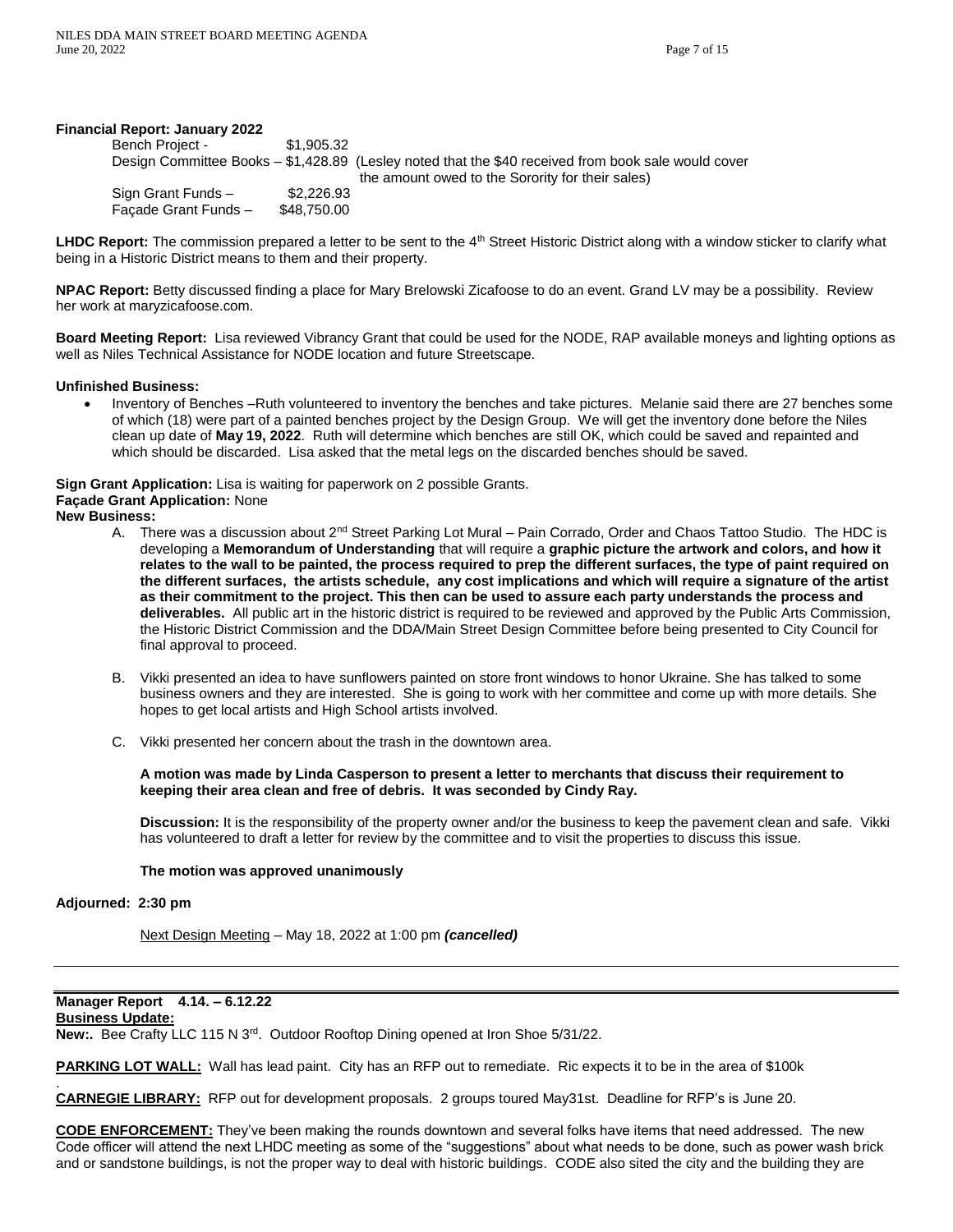allowing us to use for storage, so it will be worked on next week. Ric has ordered a tractor trailer and a dumpster so I can clean and organize the contents while it is being repaired. He will have staff available to help clear the building out. If you are bored next week, feel free to join me.

### **MMS/MEDC:**

**NODE/Outdoor HUB:** After touring town and meeting with 8 stakeholder groups, the latest design are attached. Downtown Professionals Network will report their findings at a June 26<sup>th</sup> Council Meeting of the Whole. Big question-is the economic impact this space has important or not.

**Optimize Main Street***:* We were able to add an additional business- Bee Crafty. I am following up with all 11 to see what value they found with this program and finding out what they will be spending their \$2,500 on.

**RRC:** Ric has a group working with MEDC on finalizing RRC for Niles to become Certified RRC.

# **Vitality Grant:** Contract received and signed.

**RAP Grant**:. Coordinated and submitted 9 projects to the County and then have been working with Katie Montoya/ County on tweaking the application. She felt that felt all of our projects are good, viable project:

- 1) 115 Main Street New space for Traphouse 24 and 2 Market rate apartments
- 2) 4 Market Rate Apartments 222/226 E Main plus 2 roofs
- 3) 210 Main Street-HVAC system
- 4) Iron Shoe reimbursement for expansion
- 5) Streetscape
- 6) Pavilion
- 7) Synthetic Ice-Skating Rink
- 8) Outdoor HUB
- 9) Refurbish Public Restrooms

The County submitted on 3. And then, we wait.

**Board Training:** Leigh Young, MMS presented the MMS Board Training on April 10. (Slides attached) Melanie Kennedy, Cindy Ray, Sandy Whitmyer, Charlie Spilman and Ric Huff were present. We did not have quorum. Nick Shelton was present via ZOOM. It was a good training showing the roles and responsibilities of Board, Committees, Volunteers and Staff.

**TRANSFORMATIONAL STRATEGY:** MMS is developing a system for changing transformational strategies and Niles, along with a few other MMS communities will be the pilot communities for the system. It will begin this fall. **MMS will have a pre-discussion Microsoft teams meeting that 4 communities interested in a new transformational strategy have been invited to on June 24. We are one of the 4.**

**Social District/ Commons Area**: **We need to paint the boundaries on the sidewalk**. I have stencils bc the stickers will not stick on the pavers. Still only Niles Brewing Company and Brass Eye have their Social District Licenses.

**Streetscape:** The city is prepared to do streetscape next year even if we do not get the RAP Grant.

**OLD Y DEVELOPMENT:** As of now, the developer has pulled out of the project.

**NATIONAL MAIN STREET CONFERENCE**: Was awesome as always.

My initial take-aways:

As bad as things get here, we're not the worst out there  $\circled{?}$ 

Main Street is for Everyone and we need to remember that.

Public Space should be designed to engage and lure the public downtown so that businesses have a chance to get them as a customer.

Art matters…ALL kinds of art. Mural Idea for Historic Downtowns: Design proposals are solicited from the community

 Selected artists create their murals on 4' x 8' plywood sheets (*like the doors we did a couple years back)* Murals are installed in atypical places

Judges and People's Choice Awards are given with cash prizes

National Trust has developed multiple funding opportunities. Always check to see if a project might be eligible.

We have several Gift Card/ Downtown Dollar companies to investigate…all are a little different.

Parking studies are expensive, and bottom line, Meters work best to manage parking.

We need to find a CDFI- Community Development Financial Institution

- Community Development Bank
- Community Development Credit Union
- Community Development Loan Fund
- Community Development Venture Capital Fund
	- Microenterprise Development Loan Fund
	- Community Development Corporations

We suffer from Poor Communication-we need to get better at telling our story.

Lots of Small Promotions are as impactful, maybe more, than any one big event.

**PLEASE REVIEW THE ATTACHED BYLAWS. BRING ANY QUESTIONS CHANGES TO THE JUNE 20, 2022 BOARD MEETING.**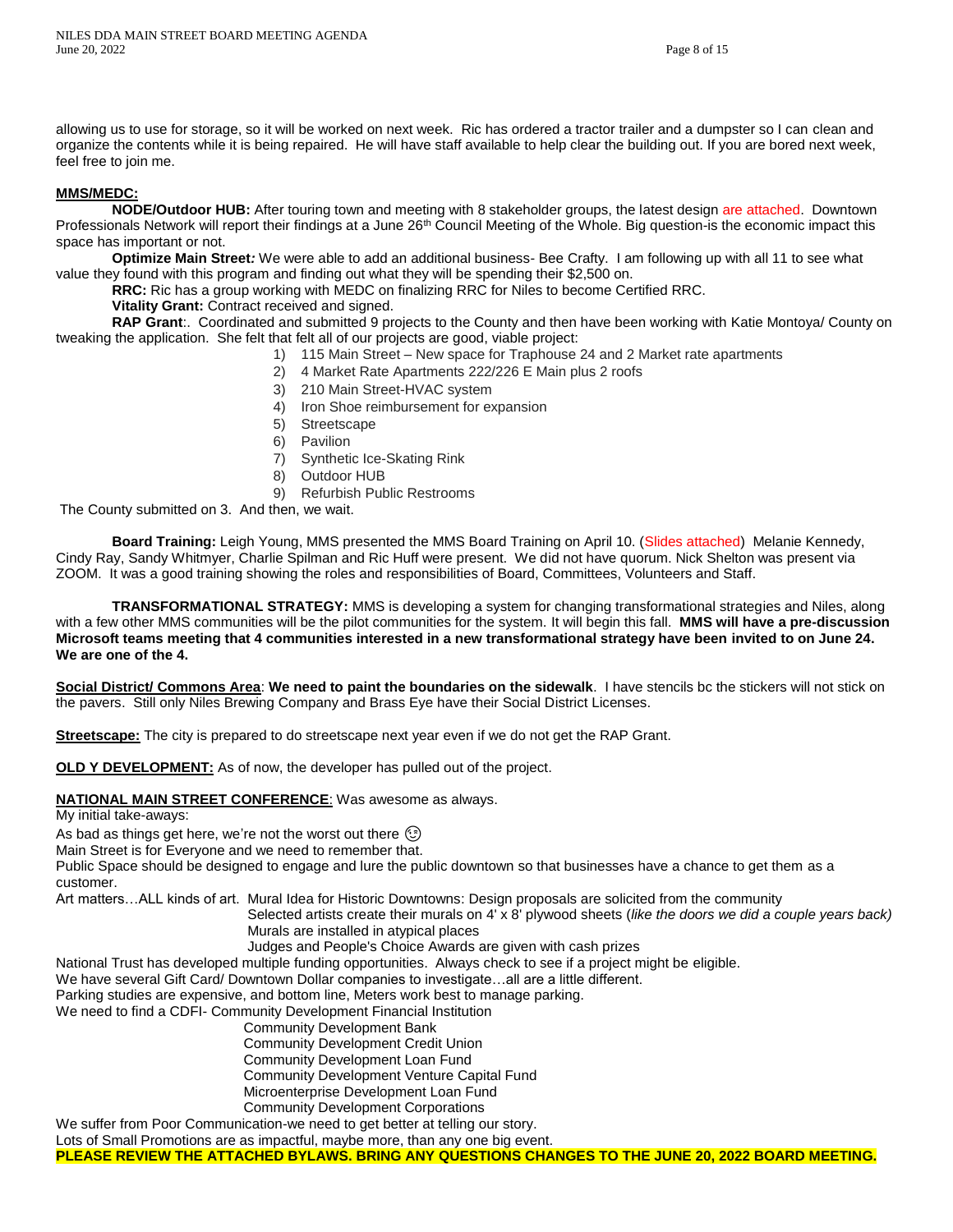BOARD HANDBOOK: will make changes to handbook including bylaws to be sent or review prior to June 20<sup>th</sup> Agenda board meeting. **PLEASE REVIEW THE ATTACHED BYLAWS. BRING ANY QUESTIONS CHANGES TO THE JUNE 20, 2022 BOARD MEETING.** Develop a standard for services i.e: how much a business supports/participates with our program directly relates to how much help that business gets from our program.

### .*Lisa's Issues Parking Lot :*

**REVENUE:** Working on identifying all properties that have been made non-taxable per previous discussion. **NECI:** working to restore hot water to the kitchen to allow some limited use of the space. **Parking:** no update

| <b>DDA REPORT</b>                                                                                                                                                                                                                                                                                                                                                                                                                                 | <b>ITEM 2</b> |  |  |
|---------------------------------------------------------------------------------------------------------------------------------------------------------------------------------------------------------------------------------------------------------------------------------------------------------------------------------------------------------------------------------------------------------------------------------------------------|---------------|--|--|
| Date:<br>June 20, 2022                                                                                                                                                                                                                                                                                                                                                                                                                            |               |  |  |
| Subject:<br><b>March &amp; April Financials</b>                                                                                                                                                                                                                                                                                                                                                                                                   |               |  |  |
| <b>Background: APRIL CASH 2022 \$82,094.58 VS 2021 \$69,041.22</b><br>$2022 = +\$34,053.36$ (including $\$21,000$ MoM/MEDC reimbursed in May)<br><b>Policy Question:</b> No question<br><b>Budget Impact: none</b><br><b>Recommendation:</b> Recommend Approving Treasurer Report<br>Supporting Documents: *will send Treasurer report once received<br>Prepared by: Lisa Croteau, Program Manager<br>Submitted by: Lisa Croteau, Program Manager |               |  |  |

Bills paid since last meeting thru 6.10.22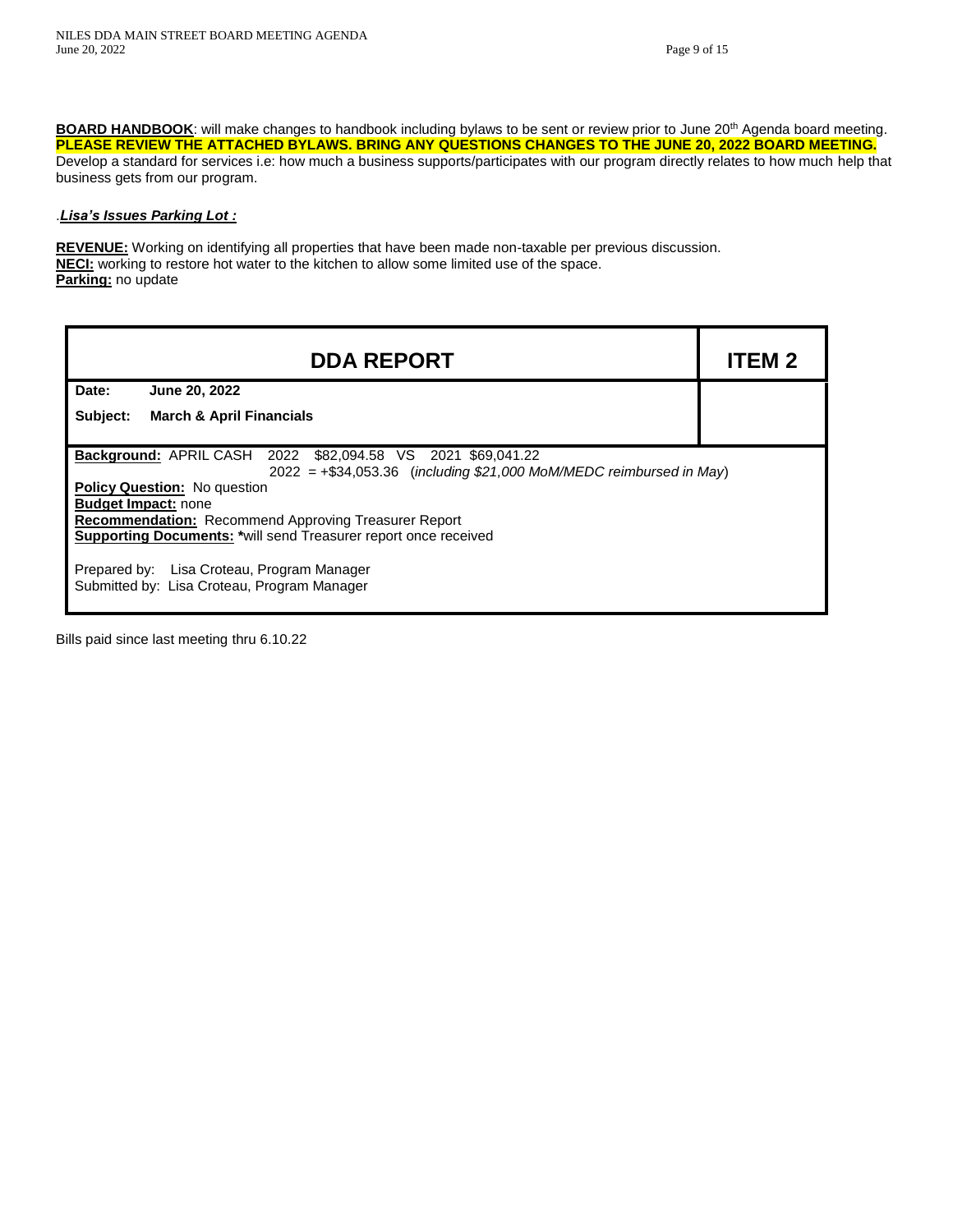| \$225.00        | Total \$ 2170.00<br>\$895.00 211-837-814-001<br>\$745.00 Sound Management<br>\$150.00 WSMK<br>211-138-642-001<br>\$225.00 Sound Management | \$<br><b>Service Service</b> | 507.92 MuttMitts<br><b>April 22, 2022</b> |           | THIRD THURSDAY                               | Poop Pick-up bags<br><b>Restaurant Week Ads</b> | RESTAURANT WEEK Cash Account - 211-000-001-413<br>Restaurant Week LIVE event at Gabrizio<br>Third Thursday LIVE event at The Nuggett |
|-----------------|--------------------------------------------------------------------------------------------------------------------------------------------|------------------------------|-------------------------------------------|-----------|----------------------------------------------|-------------------------------------------------|--------------------------------------------------------------------------------------------------------------------------------------|
|                 |                                                                                                                                            |                              |                                           |           |                                              |                                                 |                                                                                                                                      |
|                 |                                                                                                                                            |                              |                                           |           |                                              |                                                 |                                                                                                                                      |
|                 |                                                                                                                                            |                              |                                           |           |                                              |                                                 |                                                                                                                                      |
|                 |                                                                                                                                            |                              |                                           |           |                                              |                                                 |                                                                                                                                      |
| \$              | 507.92                                                                                                                                     |                              |                                           |           |                                              |                                                 | 211-848-932-015 REPAIRS & MAINT - RIVERFRONT                                                                                         |
|                 |                                                                                                                                            | \$                           |                                           |           | 93.05 Office Depot                           | <b>Printer Ink</b>                              |                                                                                                                                      |
| \$              | 116.72                                                                                                                                     | - \$                         | 23.67 Amazon                              |           |                                              | Dry Eraser Calendar                             |                                                                                                                                      |
|                 |                                                                                                                                            |                              |                                           |           | 211-848-727-001 OFFICE SUPPLIES              |                                                 |                                                                                                                                      |
|                 |                                                                                                                                            | \$                           |                                           |           | 21.19 mis-billed/refunded via paypal 5/26/22 |                                                 |                                                                                                                                      |
|                 |                                                                                                                                            | \$                           |                                           |           | 21.19 mis-billed/refunded via paypal 5/26/22 |                                                 |                                                                                                                                      |
| 5               | 42.38                                                                                                                                      |                              |                                           |           | 211-848-956-008 MISCELLANEOUS                |                                                 |                                                                                                                                      |
|                 |                                                                                                                                            |                              |                                           |           |                                              |                                                 |                                                                                                                                      |
|                 |                                                                                                                                            | \$<br>\$                     | 219.22 Comcast<br>100.44 SEMCO            |           |                                              | <b>NECI Heat</b>                                | <b>NECI &amp; Bookstore internet</b>                                                                                                 |
| \$              | 319.66                                                                                                                                     |                              |                                           |           | 211-833-920-001 NECI-UTILITIES               |                                                 |                                                                                                                                      |
|                 |                                                                                                                                            |                              |                                           |           |                                              |                                                 |                                                                                                                                      |
| s               | 71.99                                                                                                                                      | \$                           | 71.99 Amazon                              |           | 211-830-813-001 FLOWERS - CONTRACT           | <b>Trash Bags</b>                               | May 19 Downtown Clea                                                                                                                 |
|                 |                                                                                                                                            |                              |                                           |           |                                              |                                                 |                                                                                                                                      |
|                 |                                                                                                                                            |                              |                                           |           |                                              |                                                 |                                                                                                                                      |
|                 |                                                                                                                                            |                              |                                           |           | 23.31 Amazon                                 |                                                 | will re-issued a refund                                                                                                              |
|                 |                                                                                                                                            |                              |                                           |           | 23.31 Amazon                                 |                                                 | will re-issued a refund                                                                                                              |
|                 |                                                                                                                                            |                              |                                           |           | 23.31 Amazon                                 |                                                 | will re-issued a refund                                                                                                              |
|                 | \$\$\$\$\$                                                                                                                                 |                              |                                           |           | 23.31 Amazon                                 |                                                 | will re-issued a refund                                                                                                              |
|                 |                                                                                                                                            |                              |                                           |           | 23.31 Amazon<br>23.31 Amazon                 |                                                 | will re-issued a refund<br>will re-issued a refund                                                                                   |
|                 | \$                                                                                                                                         |                              |                                           |           | 23.31 Amazon                                 |                                                 | will re-issued a refund                                                                                                              |
|                 |                                                                                                                                            |                              |                                           |           | 211-806-741-002                              |                                                 | <b>HUNTER ICE FEST - ICE</b>                                                                                                         |
|                 |                                                                                                                                            |                              |                                           |           |                                              |                                                 |                                                                                                                                      |
|                 | \$                                                                                                                                         |                              |                                           |           | 400.00 Michiana Sanitation                   |                                                 | january                                                                                                                              |
|                 | \$                                                                                                                                         |                              |                                           |           | 450.00 Michiana Sanitation                   |                                                 | march                                                                                                                                |
|                 |                                                                                                                                            |                              |                                           |           | 211-836-932-001                              |                                                 | <b>RESTROOMS</b>                                                                                                                     |
|                 |                                                                                                                                            |                              |                                           |           | 36.23 GODADDY                                |                                                 | meetme renew                                                                                                                         |
|                 |                                                                                                                                            |                              |                                           |           | 18.06 GODADDY                                |                                                 | nilesartisanmarket renew                                                                                                             |
|                 | S<br>S<br>S<br>S<br>S<br>S<br>S<br>S                                                                                                       |                              |                                           |           | 5.99 GODADDY                                 |                                                 | esential 360 mail                                                                                                                    |
|                 |                                                                                                                                            |                              |                                           |           | 9.03 GODADDY                                 |                                                 | reallocalflavor.com                                                                                                                  |
|                 |                                                                                                                                            |                              |                                           |           | 494.20 GODADDY                               |                                                 | 39 domains renewed                                                                                                                   |
|                 |                                                                                                                                            |                              |                                           |           | 119.88 GODADDY                               |                                                 | domain discount                                                                                                                      |
|                 | \$                                                                                                                                         |                              |                                           | 72.00 Wix |                                              |                                                 | renew eat.drink.niles                                                                                                                |
|                 |                                                                                                                                            |                              |                                           |           | 211-848-850-001                              |                                                 | <b>COMMUNICATION</b>                                                                                                                 |
|                 | \$                                                                                                                                         |                              |                                           |           | 60.12 Pizza Transit                          |                                                 | <b>Volunteer Work Night</b>                                                                                                          |
|                 |                                                                                                                                            |                              |                                           |           | 211-833-820-001                              |                                                 | <b>NECI - TR/Bookstore</b>                                                                                                           |
|                 |                                                                                                                                            |                              |                                           |           |                                              |                                                 |                                                                                                                                      |
|                 | \$                                                                                                                                         |                              |                                           |           | 211-836-956-001<br>243.99 Stencil Stop       |                                                 | <b>SOCIAL DISTRICT</b><br><b>Stencils for Commons Area Marking</b>                                                                   |
| <b>MAY VISA</b> |                                                                                                                                            | amount                       |                                           |           |                                              |                                                 |                                                                                                                                      |

| \$225 |        | <b>Leader Publications</b> |                      |
|-------|--------|----------------------------|----------------------|
|       | -\$225 | Rent                       | 223 N 4TH March 2022 |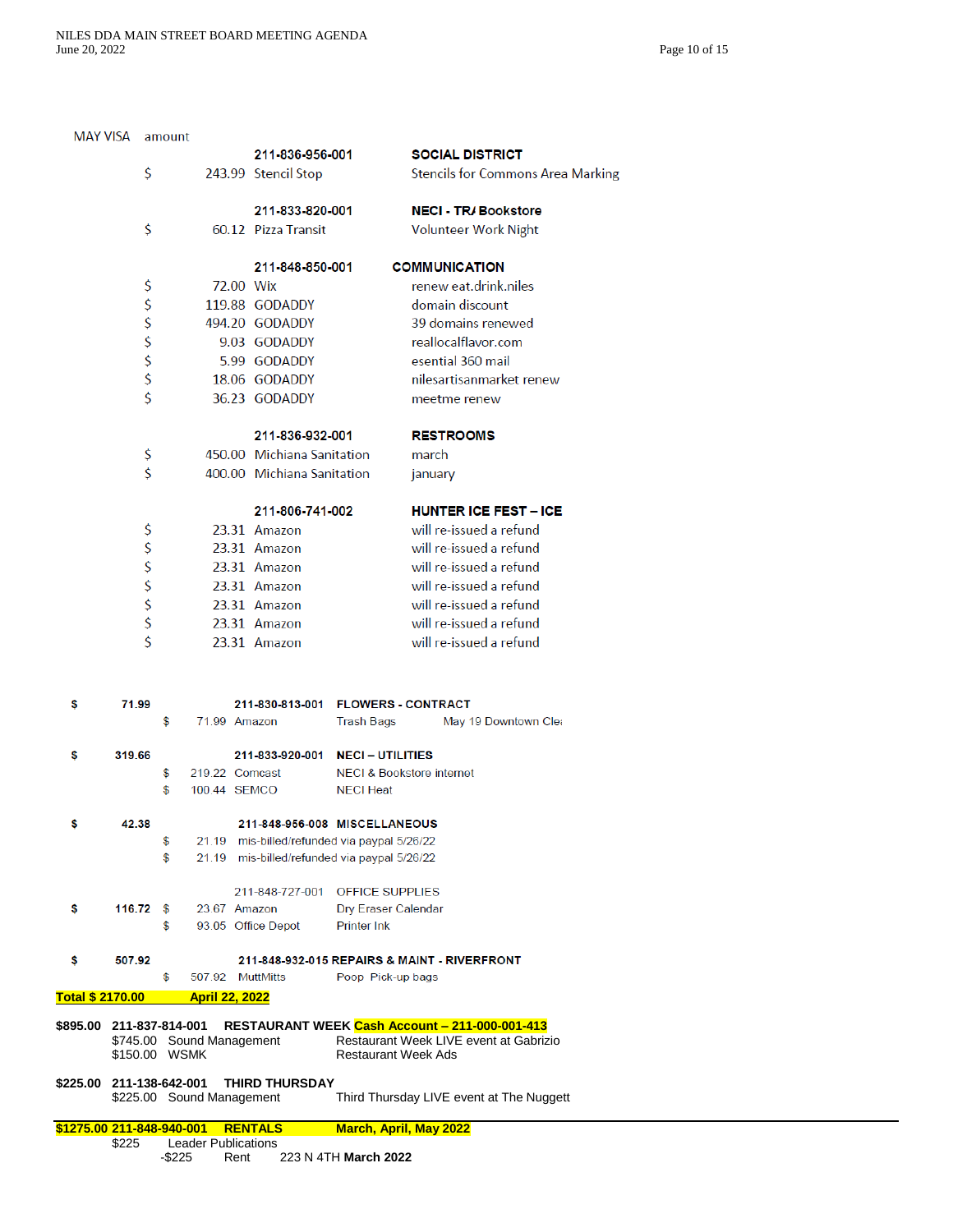г

n

Ť

| \$200 | <b>Leader Publications</b>                                  |  |
|-------|-------------------------------------------------------------|--|
|       | March 2022 Upstairs 219 N 4 <sup>TH</sup><br>-\$200<br>Rent |  |
| \$225 | <b>Leader Publications</b>                                  |  |
|       | April 2022 223 N 4TH<br>-\$225<br>Rent                      |  |
| \$200 | <b>Leader Publications</b>                                  |  |
|       | April 2022 Upstairs 219 N $4TH$<br>-\$200<br>Rent           |  |
| \$225 | <b>Leader Publications</b>                                  |  |
|       | May 2022 223 N 4TH<br>-\$225<br>Rent                        |  |
| \$200 | <b>Leader Publications</b>                                  |  |
|       | May 2022 Upstairs 219 N 4TH<br>-\$200<br>Rent               |  |

| <b>DDA REPORT</b>                                                                                                                                                                                                        | <b>ITEM3</b> |  |  |  |
|--------------------------------------------------------------------------------------------------------------------------------------------------------------------------------------------------------------------------|--------------|--|--|--|
| Date:<br>June 20, 2022                                                                                                                                                                                                   |              |  |  |  |
| Subject:<br>2022-2023 Budget                                                                                                                                                                                             |              |  |  |  |
| Background: Since no new requests have happened due to board reviewing projects, the budget is virtually the<br>same as last year with certain lines tweaked base off of last years true figures (highlighted in yellow) |              |  |  |  |
| <b>Policy Question:</b> Should the proposed 2022-2023 Budget be approved.                                                                                                                                                |              |  |  |  |
| <b>Budget Impact: Creates budget.</b>                                                                                                                                                                                    |              |  |  |  |
| <b>Recommendation:</b> Recommend Approving proposed 2022-2023 Budget.                                                                                                                                                    |              |  |  |  |
| <b>Supporting Documents: Proposed Budget attached</b>                                                                                                                                                                    |              |  |  |  |
| Prepared by: Lisa Croteau, Program Manager<br>Submitted by: Lisa Croteau, Program Manager                                                                                                                                |              |  |  |  |

|          | <b>DDA REPORT</b>                                                                                                             | <b>ITEM 4</b> |
|----------|-------------------------------------------------------------------------------------------------------------------------------|---------------|
| Date:    | June 20, 2022                                                                                                                 |               |
| Subject: | <b>CONSIDERATION OF APPROVING CHANGE TO NILES DDA MAIN STREET</b><br><b>BYLAWS TO MATCH CITY ORDINANCE AND STATE STATUTE.</b> |               |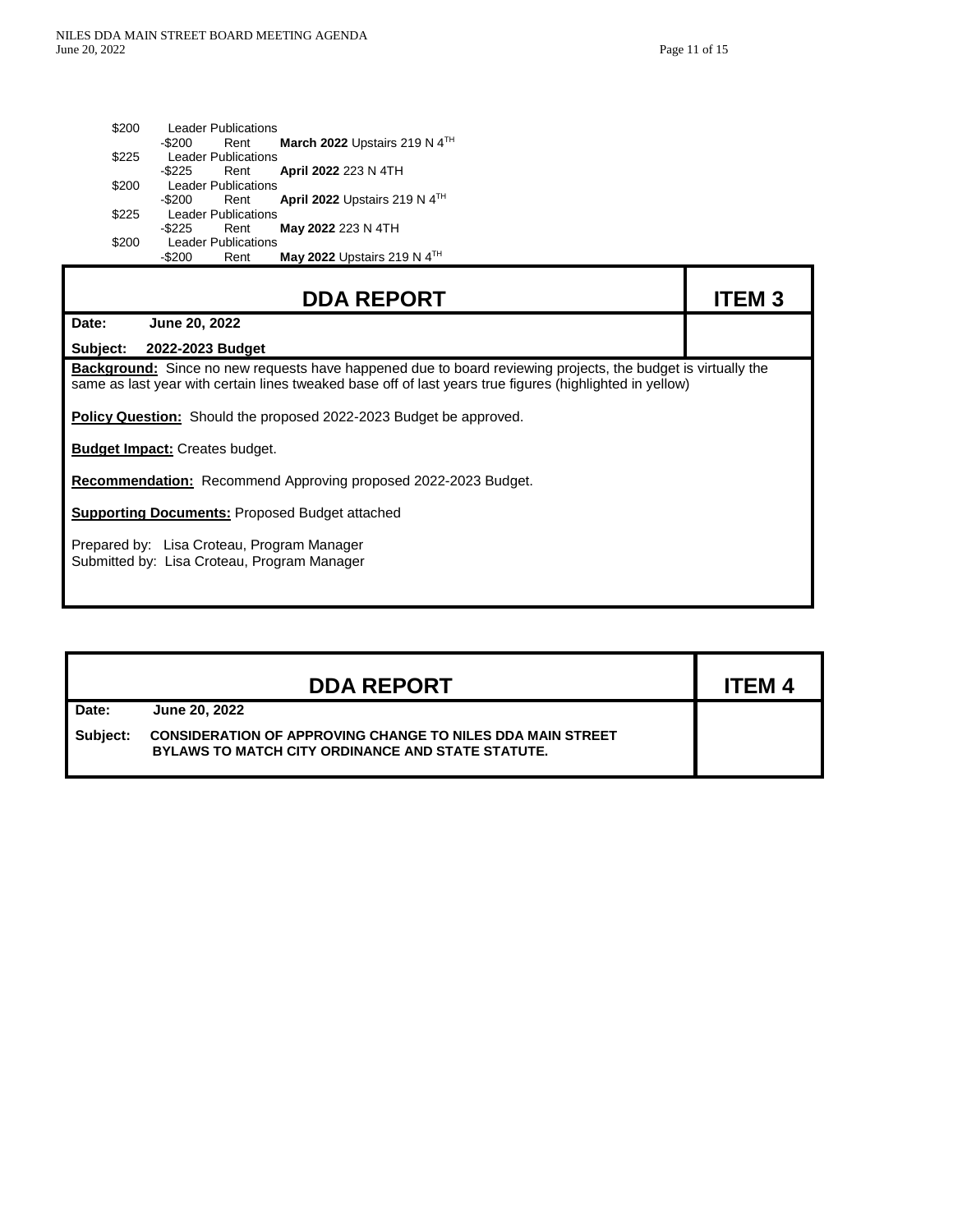**Background:** City Council changed the local DDA ordinance Article 3, Section 2, Paragraph 1 to match the State Statute allowing 8-12 members vs requiring 12 members. i.e.: Section 2 - Number, Tenure and Qualifications The DDA/MAIN STREET **Board shall consist of twelve (12) plus the Mayor of the City of Niles**, including the officers and the Chair of each Standing Committee. The Mayor of the City of Niles shall serve as the Chief Executive Officer of the DDA/MAIN STREET. The Members of the Board shall be appointed for a 4-year term. Not less than a majority of the members shall be persons having an interest in property located in the DDA/MAIN STREET District or officers, members, trustees, principals, or employees of a legal entity having an interest in property located in the downtown district. Not less than 1 of the members shall be a resident of the downtown district, if the downtown district has 100 or more persons residing within it.

**Policy Question:** Should the Niles DDA Main Street By-laws be changed to match the Local City Ordinance and the State Statute? **i.e.:** *The Downtown Development Authority shall be under the supervision and control of a* 

*board consisting of the Mayor or his designee from the City Council and not less than eight (8) or more* 

*than twelve (12) members appointed by the Mayor subject to approval by the Niles City Council. The Members of the Board shall be appointed for a 4-year term. Not less than a majority of the members shall be persons having an interest in property located in the DDA/MAIN STREET District or officers, members, trustees, principals, or employees of a legal entity having an interest in property located in the downtown district. Not less than 1 of the members shall be a resident of the downtown district, if the downtown district has 100 or more persons residing within it*.

### **Budget Impact:** None.

**Recommendation:** Recommend Approving the change to Niles DDA Main Street By-laws be changed to match the Local City Ordinance and the State Statute.

**Supporting Documents:** Current By-laws(attachment). Excerpt from City Council meeting showing the approved change to the City Ordinance (below).

Prepared by: Lisa Croteau, Program Manager Submitted by: Lisa Croteau, Program Manager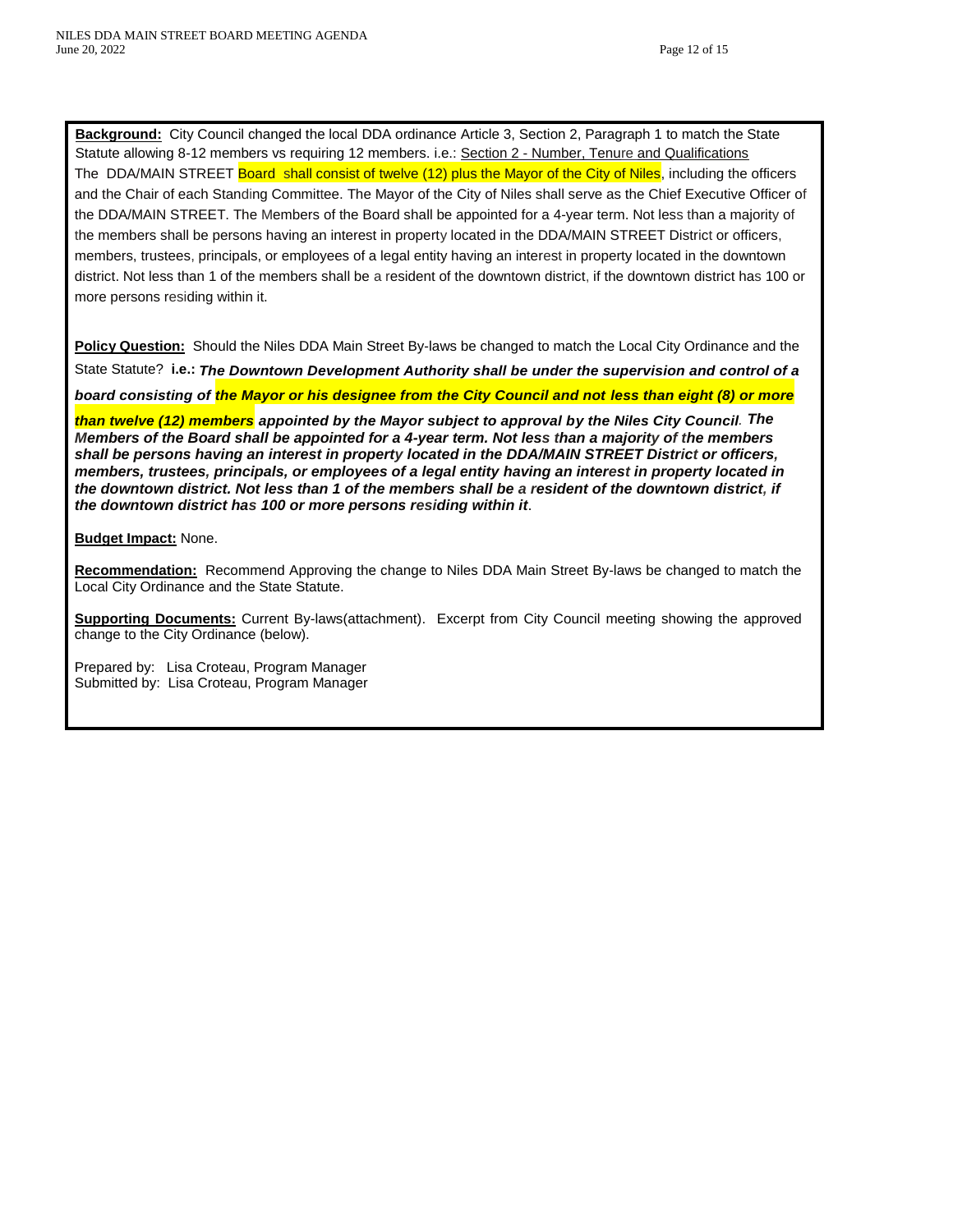# CITY OF NILES, MICHIGAN COUNTY OF BERRIEN STATE OF MICHIGAN ORDINANCE NO. 505

An Ordinance to amend Section 26-33(a) of the Code of Ordinances of the City of Niles, Michigan pertaining to the membership of the Niles Downtown Development Authority.

#### THE CITY OF NILES, MICHIGAN ORDAINS: **SECTION 1** Amendment of Section 26-33(a) of the Code of Ordinances. Ovof Nlies. Michigan

Section 26-33(a) of the Code of Ordinances of the City of Niles, Michigan shall provide as follows :

A. The Downtown Development Authority shall be under the supervision and control of a board consisting of the Mayor or his designee from the City Council and not less than eight (8) or more than twelve (12) members appointed by the Mayor subject to approval by the Niles City Council. Not less than a majority of the members shall be persons having an interest in property located in the downtown district or officers, members, trustees, principles, or employees of a legal entity having an interest in property located in the downtown district. Not less than one (1) of the members shall be a resident of the downtown district if the downtown district has one hundred (100) or more persons residing within it.

#### **SECTION 2** Repeal

The existing provisions of Section 26-33(a) of the Code of Ordinances of the City of Niles, Michigan are repealed as of the effective date of this Ordinance.

#### **SECTION 3 Saving Clause**

All other provisions of Chapter 26, are reaffirmed

#### SECTION4 **Effective Date**

This Ordinance shall become effective twenty (20) days after the date of this enactment.

Proposed by: Council Member DiCostanzo Supported by: Council Member Bertschy

### **ORDINANCE DECLARED ENACTED:**

The foregoing Ordinance was enacted by the City Council of the City of Niles, State of Michigan on the 2gth day of March, 2022 and approved by its Mayor and Clerk on said date.

CITY OF NILES, MICHIGAN

 $By:$ 

Mayor

**By: TINA BERGMAN Clerk** 

15<sup>1</sup> Reading: March 14, 2022 2nd Reading & Enacted: March 28, 2022 Publication on of Notice: March April 2, 2022 Effective Date: April 17, 2022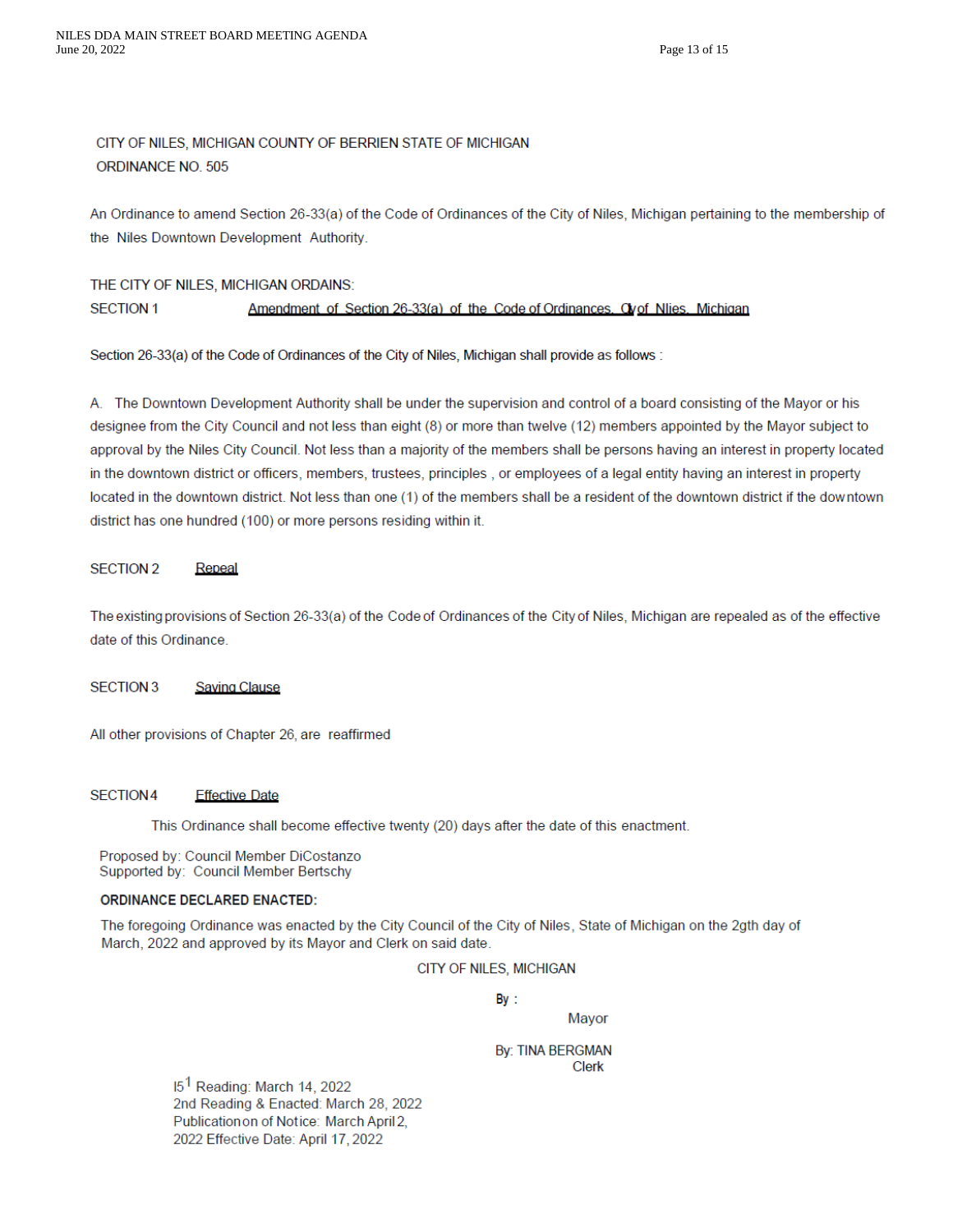|                                                                                                                                                                                                                                                                                                                                                                                                                                   | <b>DDA REPORT</b>                    | <b>ITEM 5</b> |  |
|-----------------------------------------------------------------------------------------------------------------------------------------------------------------------------------------------------------------------------------------------------------------------------------------------------------------------------------------------------------------------------------------------------------------------------------|--------------------------------------|---------------|--|
| Date:                                                                                                                                                                                                                                                                                                                                                                                                                             | June 6, 2022                         |               |  |
| Subject:                                                                                                                                                                                                                                                                                                                                                                                                                          | DISCUSSION AND UPDATE ON OUTDOOR HUB |               |  |
| <b>Background:</b> The new designs are attached. Jay and team will be presenting virtually to the Council at a Council<br>meeting of the Whole June 26 <sup>th</sup> . The discussion will center around what is the purpose and where is the best location<br>to achieve success. They will relay their findings from the survey, their visit, including conversation with 8 stakeholder<br>groups, and professional experience. |                                      |               |  |
| NO ACTION. REVIEW FOR DISCUSSION.                                                                                                                                                                                                                                                                                                                                                                                                 |                                      |               |  |

|                                                                                                             | <b>DDA REPORT</b>               | <b>ITEM 6</b> |  |  |
|-------------------------------------------------------------------------------------------------------------|---------------------------------|---------------|--|--|
| Date:                                                                                                       | June 6, 2022                    |               |  |  |
| Subject:                                                                                                    | UPDATE ON RAP GRANT APPLICATION |               |  |  |
| <b>Background:</b> We have submitted 9 projects to the County to be included with the regional application. |                                 |               |  |  |
| NO ACTION. REVIEW FOR DISCUSSION.                                                                           |                                 |               |  |  |

|                                                                                                                                                                                                                        | <b>DDA REPORT</b>               | <b>ITEM7</b> |  |
|------------------------------------------------------------------------------------------------------------------------------------------------------------------------------------------------------------------------|---------------------------------|--------------|--|
| Date:                                                                                                                                                                                                                  | June 6, 2022                    |              |  |
| Subject:                                                                                                                                                                                                               | <b>REPORT ON BOARD TRAINING</b> |              |  |
| <b>Background:</b> I have attached the slide deck for those of you unable to attend. It clearly and concisely explains role<br>and responsibilities in the Main Street program. Let me know if you have any questions. |                                 |              |  |
| NO ACTION. REVIEW FOR DISCUSSION.                                                                                                                                                                                      |                                 |              |  |

|                                                                                 | <b>DDA REPORT</b>                                 | <b>ITEM 8</b> |  |
|---------------------------------------------------------------------------------|---------------------------------------------------|---------------|--|
| Date:                                                                           | <b>June 6, 2022</b>                               |               |  |
| Subject:                                                                        | REPORT ON CONFERENCE FROM JUSTIN, KRISTIN, & LISA |               |  |
| <b>Background:</b> We'll give initial thoughts from 2022 Main Street Conference |                                                   |               |  |
| NO ACTION. REVIEW FOR DISCUSSION.                                               |                                                   |               |  |

|                                                                                                                                                                                                                                                                                                     | <b>DDA REPORT</b>                                          | <b>ITEM 9</b> |  |
|-----------------------------------------------------------------------------------------------------------------------------------------------------------------------------------------------------------------------------------------------------------------------------------------------------|------------------------------------------------------------|---------------|--|
| Date:                                                                                                                                                                                                                                                                                               | June 6, 2022                                               |               |  |
| Subject:                                                                                                                                                                                                                                                                                            | REVIEW PROJECTS AND APPROVE WORK FOR JULY 2022 - JUNE 2023 |               |  |
| Background: I have attached the list of projects, broken down into committees. Please come ready to discuss your<br>assigned projects, as well as any you would like to add for the board to determine what stays and what goes.<br>REVIEW FOR DISCUSSION TO APPROVE 2022-2023 PROJECT LIST (below) |                                                            |               |  |